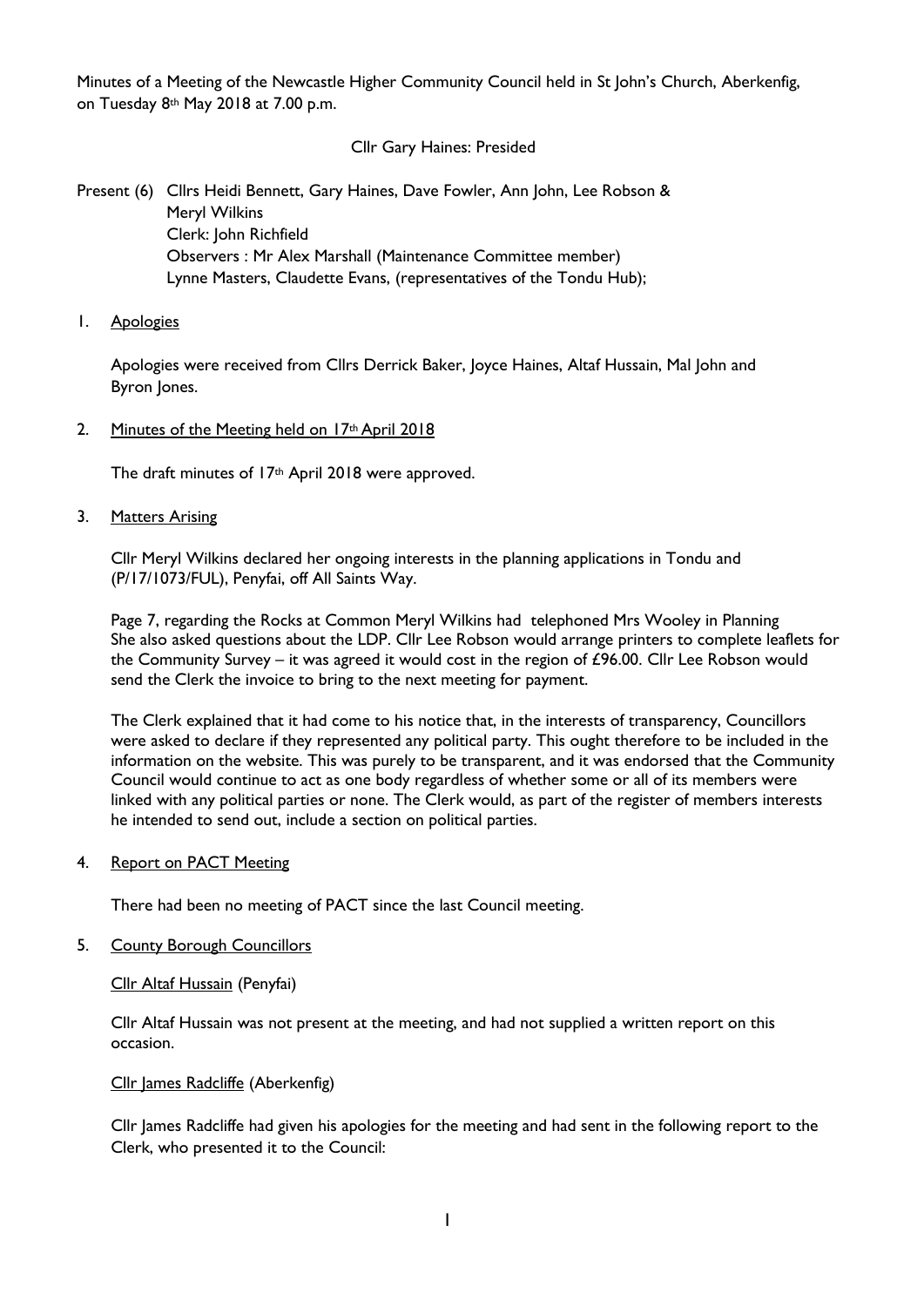## Post Office

A local business was interested in providing a Post Office in Aberkenfig. The business was now in negotiations with the Post Office Regional Office. A change of use in planning might be necessary to make provision, and Cllr James Radcliffe would support any such application. The clerk would write in support of Cllr James Radcliffe.

## Unauthorised Travellers Site

The planning application for the site near the Fountain had been refused, and was currently being appealed. Some caravans were on site regardless. The BCBC had commenced enforcement proceedings subject to the outcome of the appeal.

### Tondu and Aberkenfig Resident Association

Cllr Radcliffe would attend the launch on Monday 14 May.

### 6. Report on Casual Vacancy for Councillor for Penyfai Ward

The Clerk reported the procedure that had to be followed following the resignation of a member of the Council. He would place the requisite notice on the Notice Board inviting members of the public to request an election if they wished to write to the returning officer of BCBC.

Following the initiation of the procedure, the Clerk had posted the requisite notice on the Council's notice Board. The BCBC Electoral Department would inform the Clerk by 30 May if there was a request for an election.

The outcome of this process would be reported to the Council at its next meeting.

# 7. Correspondence

1. BDO Auditors

Notification of Intended Audit. Clerk to action.

# 2. BCBC

Acknowledgment of Casual Vacancy in the Penyfai Ward of the NHCC.

3. The Samaritans

Invitation to AGM on Friday 29 June at the Vale Cricket Club, Corntown. Noted.

4. Independent Review Panel

Request for Councils to hold event to collect community Views on 24 May 2018. NB Cllr Heidi Bennett to run event in Penfyai – confirmed, ideally one in Aberkenfig also. Clerk advised panel this would happen.

#### 5. Information Commissioner

Data Protection fees to be paid to the Information Commissioners Office. Fee to be £40 for small Councils. (NB We do not come into the exempt categories) Clerk to register the Council and pay the fee.

# 6. BCBC Planning

Notification of LDP – circulated to all members of the community Council noted the programme for this important consultation.

7. BCBC Rights of Way

Approval of Clerk's request for reimbursement for works for 2017-2018 in the sum of £659.12.

8. Craig Flower BCBC

Notice of site meeting Penyfai (NB received after last meeting)

9. Information Commissioners Office

Information on guide to the GDPR and FAQs.

10. BCBC

Information on alleged unauthorised work to the former playground, Fountain. Noted.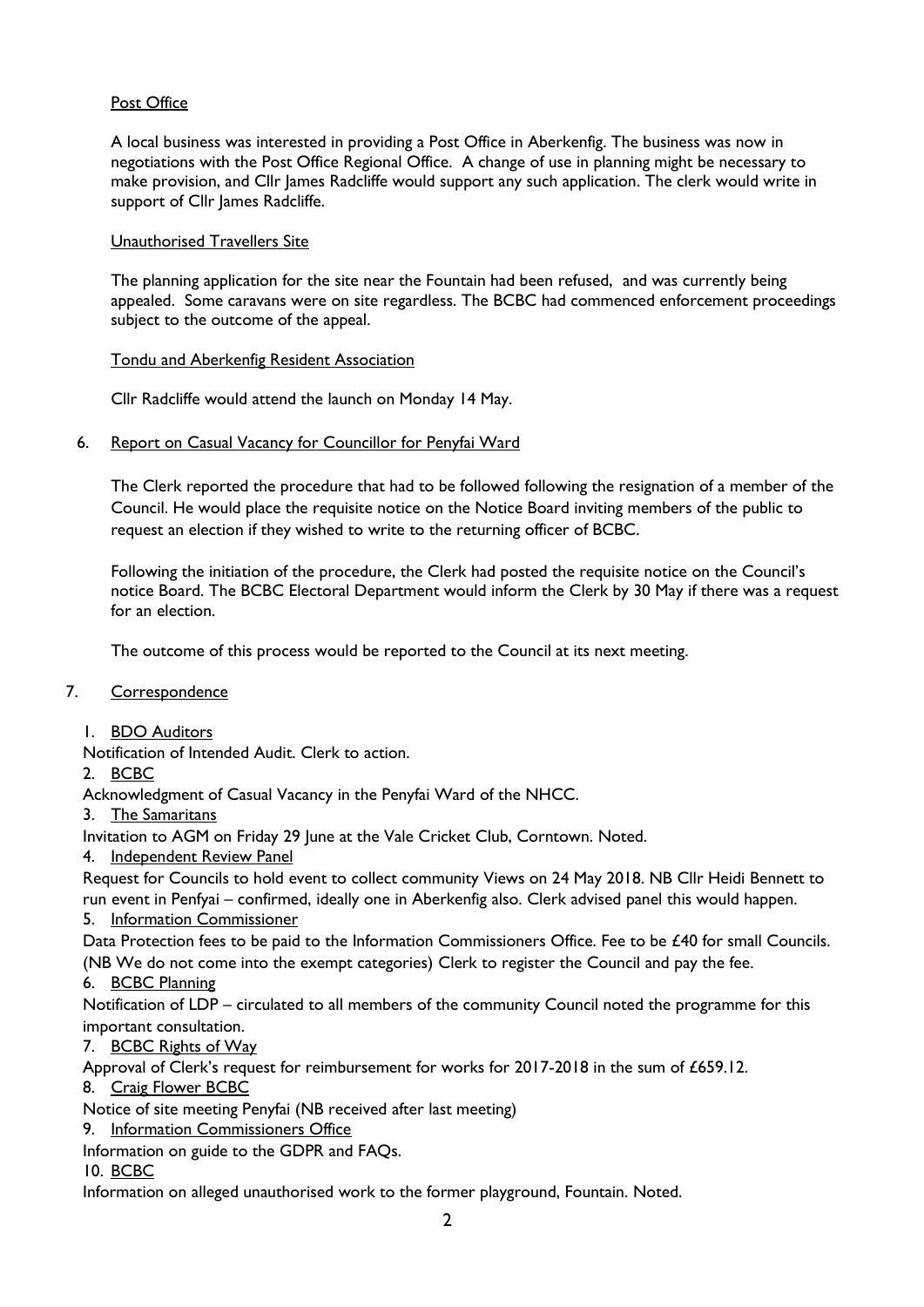# 11. Bridgend Town Council

Information on Christmas lights and bins. BTC could offer a dog waste bin disposal service at cost of £40 per week per 5 bins. – waste to be deposited at Bryncthein BCBC Depot. Budget implications noted – wait for permission to install from BCBC.

12. Various emails on subject of site meeting Penyfai

Various emails on this subject.

13. One Voice Wales

Update on GDPR - a government amendment to the Bill to exempt all Community and Town Council in Wales from obligation to appoint a Data Protection Officer under GDPR. Clerk to write to regular suppliers (a short list). Noted that the Council does not engage in any marketing, or maintain any lists for whatever purpose save for lists of Councillors, for the legitimate purpose of enabling them to carry out functions as members of the Council.

Also information on what OVW actually does. Clerk had circulated their short guide. 14. BCBC

Notice of BACS for Precept in sum of £41,000, also Footpath Agreement in sum of £659.12. 15. Horizon Media

Invoice for Tondu Residents association posters and flyers in total £117.00

### 8. Planning

(a) Planning Applications – Report from Planning Committee

P/18/239/OUT Rear of 2 Hillcrest Penyfai P/18/307/FUL The Pheasant Penyfai P/18/308/LIS The Pheasant Penyfai P/18/319/FUL 26 Graham Avenue, Penyfai

The planning Committee reported there were no issues it wished to raise on these applications.

Noted that planning Committee to consider amended application at Penyfai Quarry on 7 June. Clerk would provide an updated letter of objection one Community Councillor and the County Borough Cllr able to speak at the Committee.

Cllr Lee Robson reported on behalf of the Planning Committee that they were considering using a planning consultant where appropriate to make observations more effective. It was noted that this would need to be incorporated into the budget.

# 9. Reports

#### Report from Tondu Hub (Proposed Community Association)

Lyn Masters and Claudette Evans were present and reported at the invitation of the Chair.

The Posters and flyers for the proposed new Community Association for Tondu and Aberkenfig had all been delivered pending the public meeting on Monday 14 May – the representatives thanked NHCC for paying for them.

The Clerk had placed a poster on the Notice Board advertising the meeting.

The BAVO team would attend to help with the meeting on Monday.

It was felt that open communication between people in the community was welcomed – noted that there would be a second meeting if there was demand – one was scheduled for Tuesday 28 June again in the Cricket Club.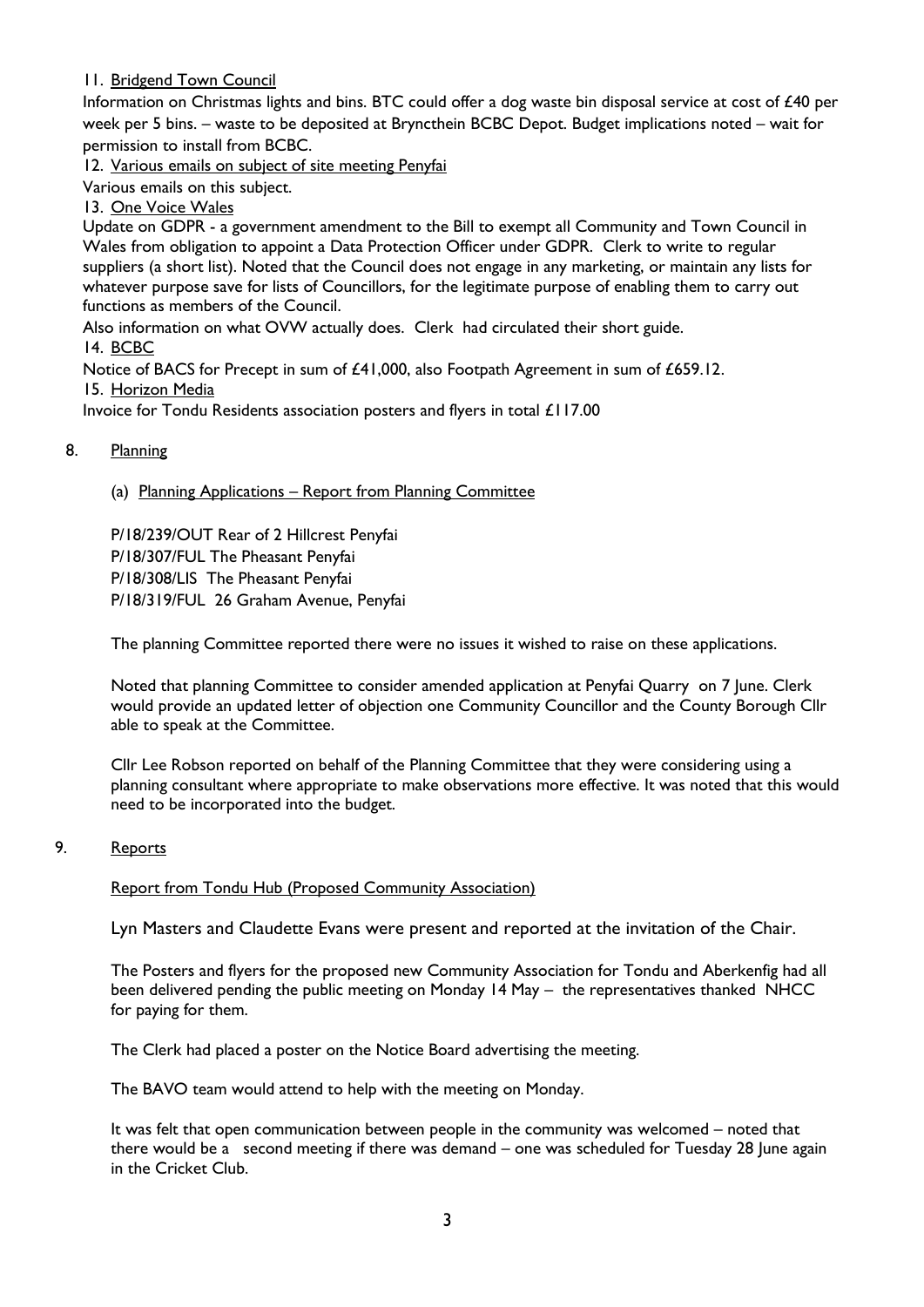The aim of the association was to help people do the best they could to influence local events, such as planning matters. Cllr Gary Haines endorsed this as Chair of the NHCC – he intended that the Community Council continue to be open to communities and be there to hear people by using open days. The Clerk reported that he had told the Review Commission, in response to an invitation, that members from this Council would run an open evening to hear the public regarding the Review of Town and Community Councils, the time and venue to be arranged.

Members of the Community Council would intend to be present at the launch of the Community Association and also at the public Open Evening to invite people to contribute to the review of Community and Town Councils.

Some general discussion took place on the Pentrefelin planning application - people felt it was over developed and there was no corresponding infrastructure. Cllr Meryl Wilkins wished to see a revisit of what happened at the review of the previous LDP and for meaningful consultation for the next LDP.

Claudette Evans referred to an email from Dr Alistair Nelson (who visited the Council at the last meeting) about his ongoing efforts about access to site in Bridgend and in this context she mentioned the land at Tondu that had been offered for medical purposes

In the case of Pentrefelin the land had been offered for a medical centre but it was not taken up. Cllr Lee Robson would look into this to check on what happened to the request from the Health Authority.

To resolve what had happened the Clerk would write to the Abertawe Bro Morgannwg Health Board asking what happened to the offer of land for medical facilities at the Tondu site.

#### Hillcrest, Penyfai

Cllr Meryl Wilkins reported about Hillcrest Penyfai. The new footpath had been diverted. Cllr Wilkins had contacted BCBC Property Officers and sent in written questions, which had not as yet been resolved. It was noted that the land had not yet been sold, and that the situation might change when that happened.

# Speed Boards in Penyfai

Cllr Heidi Bennett reported that she was waiting for the return of quotations she had sought for the provision of speed boards. When all had been received the Clerk would send off the application for funds to offset the costs of this project.

It was noted that it would be necessary to use a BCBC lamppost to run the electricity for the devices and it would be useful to review the lamp post map for posts we could potentially use. The Clerk would ask Highways if there was an updated map.

# Parking

Cllr David Fowler reported the presence of a 4x4 car which was frequently parked on the footpath between Meadow Street and Pendre – just before the railway crossing. The Clerk would report this to the BCBC Footpaths Officer.

#### Maintenance Committee Report

Alex Marshall on behalf of the Maintenance Committee reported on the following:

# Pandy Allotments

A quotation had been received from Matt Scott for the refinishing of the pathway on the allotments in the sum of  $£1,250$ .

This was endorsed to be actioned.

# Aberkenfig Woodlands

A Meeting with Neil Hinds author of the Woodlands Report was to take place soon and he would send the complete report to the Council. The Maintenance committee would meet on 19 May to consider action.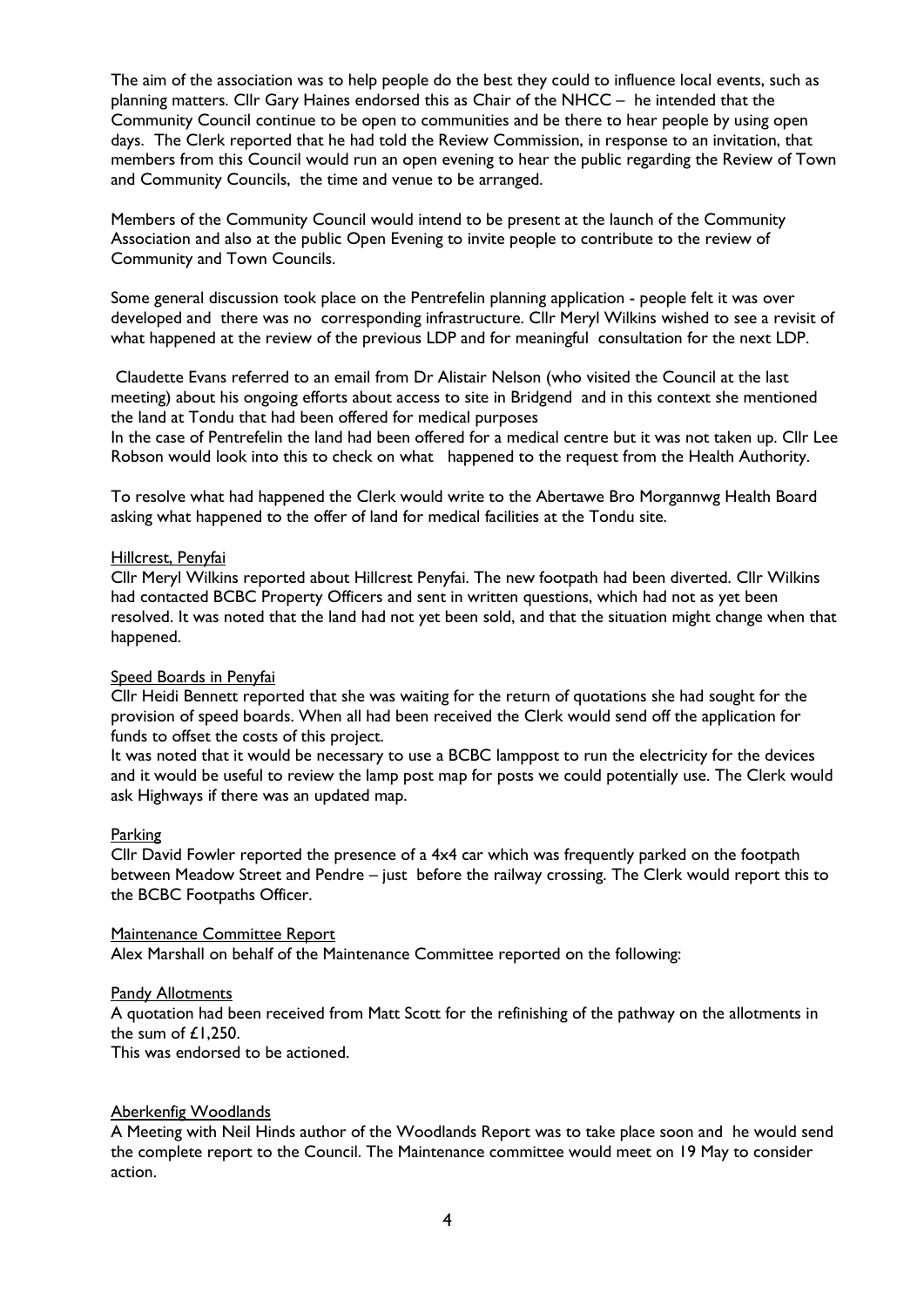### **Allotments**

Cllr Gary Haines reported on an Allotments issue – some members of the Aberkenfig Allotments Association had fenced in their allotments, contrary to their rules. The Clerk had informed Bob Edwards that the Community Council would review this matter, and the Council agreed to back the Allotments Association. The Maintenance Committee would go on to inspect the Allotments after their meeting at the Community woodlands on 19 May.

Cllr Meryl Williams asked if Justine Stroud the Ceramic Artist had completed her work with the Head Teachers of the schools. The Clerk reported that she had completed the initial work and that this subject would return to the Agenda in June, particularly as the lead Councillor on the project Cllr Derrick Baker was largely recuperated from illness.

#### Open Evening for Review of Community and Town Councils

There would be an opportunity for members of the Council to engage with members of the public in an open evening to hear people's views on the Review of Community and Town Councils. The clerk had arranged with the Welsh Government people to send materials and a venue would be booked in liaison with Cllr Heidi Bennett. Cllr Heidi Bennett was thanked for her taking the lead on this meeting.

#### 10. Finances

#### (a) Accounts for payment

The following accounts would be paid:

| B   B Insurance (Council Insurance policy)            | 379.62 | (201590) |
|-------------------------------------------------------|--------|----------|
| One Voice Wales (annual membership)                   | 554.00 | (201591) |
| One Voice Wales (training HB)                         | 40.00  | (201592) |
| Horizon Digital (posters)                             | 140.40 | (201593) |
| Information Commissioner's office (registration GDPR) | 40.00  | (201594) |

#### (b) Statement of balance and approved Budget for 2018

The Council received a statement of the end of year balance for the Council and a restatement of the budget for 2018-2018 at the meeting next to the AGM. The budget and balance were noted.

Balance as at year end £55,246

Budget:

Budget\* for 2018-2019 \* \* Guide figures, not cash limits

|                               | f      |
|-------------------------------|--------|
| <b>General Administration</b> | 10,000 |
| S 137 (up to)                 | 10,000 |
| Salaries                      | 6,500  |
| Christmas Lights              | 7,000  |
| Insurance                     | 500    |
| Audit                         | 500    |
| Allotments                    | 1,000  |
| Playschemes                   | 5,000  |
| Footpaths                     | 2,000  |
| Woodlands                     | 5,000  |
| Hanging Baskets provision     | 6,500  |
| Total                         |        |